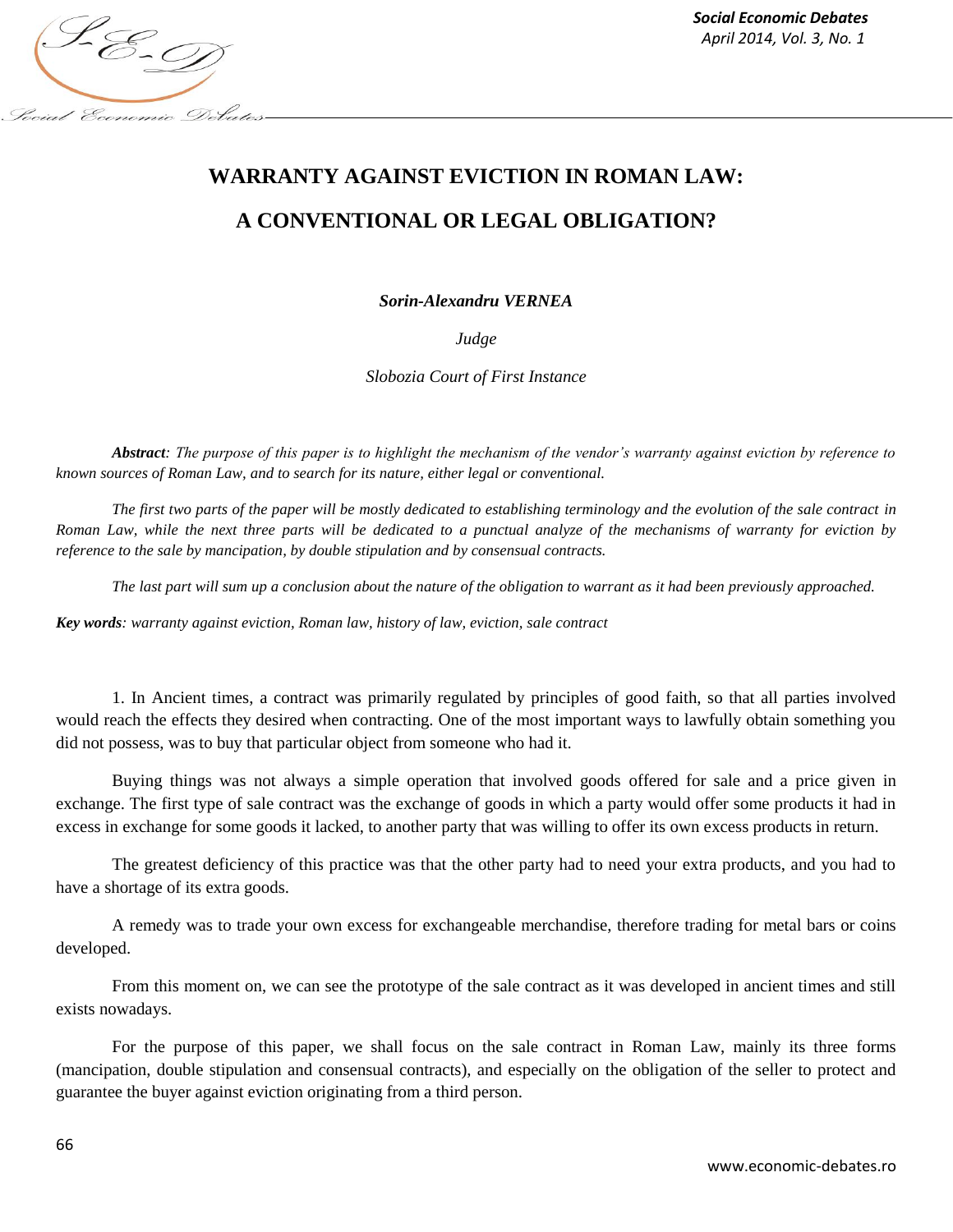*April 2014, Vol. 3, No. 1*<br> *April 2014, Vol. 3, No. 1* Social Economic Debates

Our main interest is to see whether the warranty against eviction was assumed by contract, or it was an implicit provision imposed by law as a guarantee offered to the buyer, therefore is its origin conventional or legal?

To this end we shall first present the three phases of the sale contract in Roman Law, after that, analyze the vendor's obligation to warranty against eviction in case of mancipation, double stipulation and consensual contracts, and in the last part we shall draw a conclusion over how the duty to warrant against eviction evolved from a normal act of good faith, to a legal binding obligation for the seller.

## 2. Briefly, we shall define eviction as *the dispossession of a good* (in the legal sense) *in a judicial manner*.

At its origin, the obligation to warrant against eviction was an effect of the obligation to deliver the object sold. The vendor had the obligation to assure the buyer the ownership of the object sold and in case it failed to do so, to offer compensation if the buyer was evicted by a third person that was lawfully more entitled than the vendor to own the object sold (Girard, 1906).

Therefore to be in the presence of an eviction, a third person has to claim a legal right over a good that has been sold, declaring he is entitled to the property or the use of that good. It will not be an eviction if the good is stolen or if it is taken away by any means of force by a third person, this being a criminal, not a civil matter.

Taking that into consideration, we acknowledge that in Roman Law, the sale contract encountered three phases of evolution. Chronologically, first it was the *mancipation*, (lat. *mancipatio<sup>1</sup>* ) that represents a way of acquiring property *per aes et libram*, therefore by a strict ritual involving the alienator<sup>2</sup>, the purchaser<sup>3</sup>, five witnesses, all adult roman citizens, and a libra carrier<sup>4</sup>. The effect of the *mancipatio* was the transfer of property between the alienator and the purchaser by a ritual statement of the latter, followed by the weighting of the price<sup>5</sup>. Mancipation was a highly ritualized process. It was only accessible to roman citizens or to foreigners (Stoicescu, 2009) that possessed *ius commercium* and could only be used to transfer the property of *res mancipi*, and it could not generate other obligations.

The second form was the *double stipulation* (Molcut, 2011), according to which the buyer stipulated towards the vendor that he will assume the obligation of paying the price, and the vendor assumed himself the obligation of rendering the good that he traded for the price to the buyer. This contract did not transfer the property of the object traded, it only generated obligations between the parties involved. For the property to be transferred, the parties had to resort to *mancipatio* or *tradition (*Tomulescu, 1958*)*, whether the object of the sale was a *res mancipi* or a *res nec mancipi*.

The third phase of the sale contract was the *consensual contract* (Molcut, 2011), meaning that the two stipulations previously mentioned merged to form one act that generated legal binding obligations for both parties involved (Hanga, Bocşan, 2005), only by virtue of the agreement between them. This is the maximum in which the sale contract could evolve. In this form, two parties, no matter their citizenship, could buy or sell even goods they did not have

 $\overline{\phantom{a}}$ 

<sup>1</sup> Also called *venundatio*, meaning a transfer of property – E.Molcut – *Roman Private Law* (original title Drept Privat Roman), Universul Juridic Publishing House, 2011, Bucharest, pag.289.

<sup>2</sup> Also named *mancipio dans*

<sup>3</sup> Named *mancipio accipiens*

<sup>&</sup>lt;sup>4</sup> The latin term is *libripens*, contextually translated by *libra carrier*, or *weigher*, respectively the person that determines the weight by using a balance.

<sup>&</sup>lt;sup>5</sup> The price consisted of copper bars, as an exchangeable good, that were at first weighted by *libripens*, but later he would only hit de libra with a piece of copper as a symbolic gesture for having weighted the price.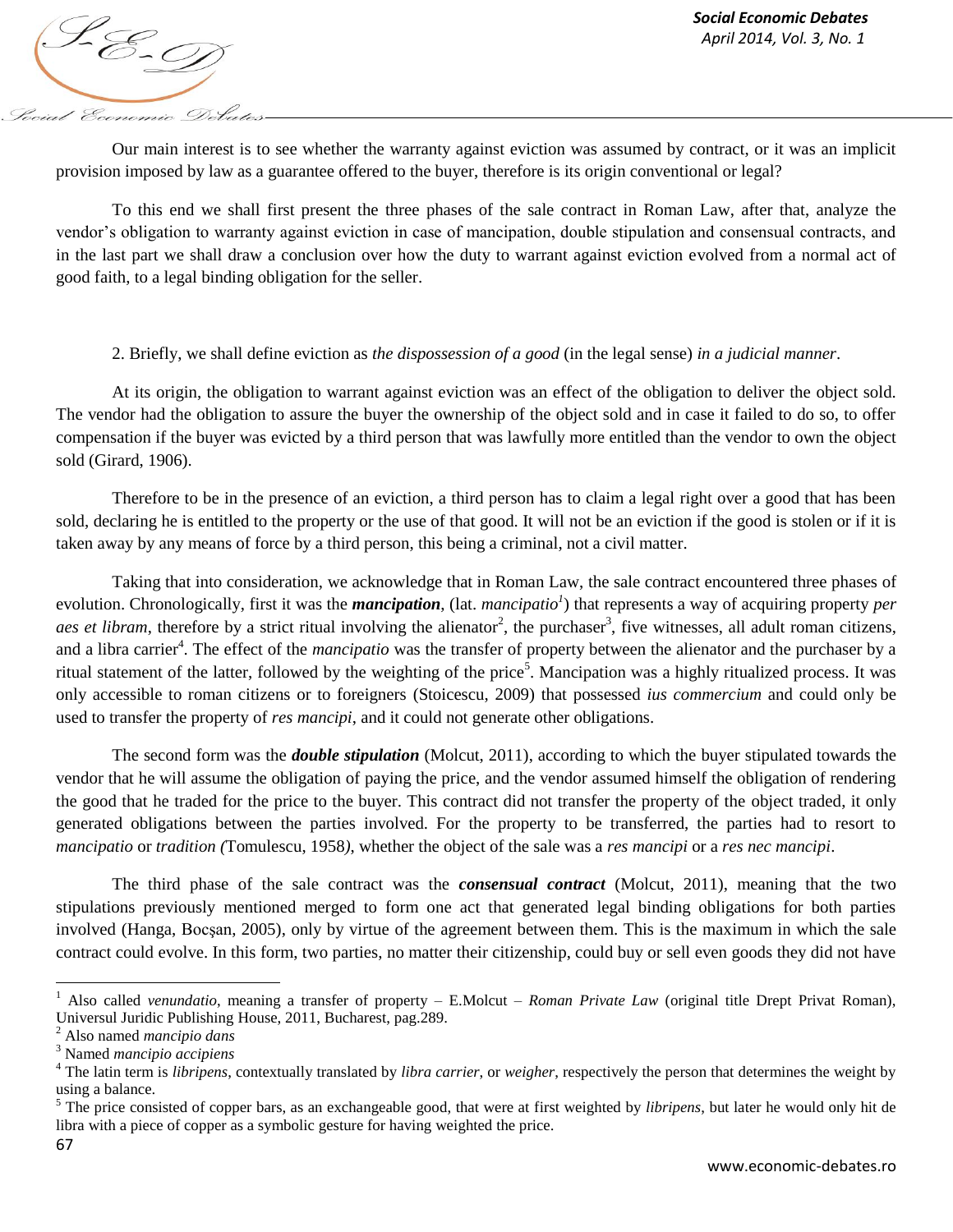*April 2014, Vol. 3, No. 1*<br>*April 2014, Vol. 3, No. 1* Social Economic Debates

at the time of the agreement. The contract was legally binding even though the price was not paid or the object has not been rendered. Equally, this is the physiognomy of nowadays sale contracts.

In all three types of sale contract, regardless of the source<sup>6</sup>, the vendor had an obligation to protect the buyer from a third person that would legally challenge its title, and therefore challenge its rightful ownership of the object bought.

In the following sections we shall point out the origin and mechanism of this obligation to warrant against eviction in all three types of sale contract as mentioned before.

3. Therefore, in the time when a sale was made through the ritual of *mancipatio*, there is no doubt about the fact that property was transferred to the *accipiens,* and, as a consequence, he had the right to receive the good, as *corpus,* and be granted its peaceful ownership. If the buyer was threatened with eviction by a third person, he was entitled to ask the seller to defend its title<sup>7</sup> (*praestare auctoritatem*).

The judicial mechanism used in this purpose was the *actio auctoritatis* and consisted of the introduction of the seller as *auctor*<sup>8</sup> in the trial launched by the third person against the buyer. If the seller refused to defend the buyer's title, or failed to do so, despite its efforts, he would be sentenced to pay the buyer double the price received from him (Molcut, 2011).

In this case, nowadays Roman Law literature explains that the obligation to warrant against eviction had a delictual nature (tort) (Stoicescu, 2009), considering the fact that the seller had to pay back the price to cover the prejudice and also pay the same sum again, as a penalty for its action to sale an object that did not belong to him.

Considering only this fact, we agree that the obligation to warrant comes also as a penalty, therefore it has the nature of a tort. In addition we need to state that the obligation could not have been of contractual nature, primarily because mancipation was not a contract itself, but a procedure to transfer property, which did not imply a clause to warrant against eviction.

In Roman Law, contracts were only able to generate obligations by virtue of their express stipulation. If such provision lacks, then, a conventional obligation cannot exist. On the other hand a delictual obligation only required to be established by law as a tort.

More than that, in favor of the legal origin of the obligation to warrant we can add that parties were not consensually stipulating the quantum of the compensation, this being directly established by law and in favor of the buyer. Firstly the buyer was compensated for the loss of the object he bought by restitution of the price paid, and secondly, the buyer would receive the same price again as the equivalent of a penalty imposed upon the seller. The penalty, specific to illicit actions, had a repressive and discouraging character. In this case, the action of the vendor to fail in defending the title transferred to the buyer had been seen as an illicit action and had been punished by law. If the warranty against eviction would have had a contractual nature, then the penalty imposed on the seller wouldn't have been justified.

 $6$  either legal or conventional

<sup>7</sup> Indeed, the seller was called to the buyer's assistance due to the fact that he was the one the sold the object of the contract, pretending to be the real owner, therefore, the seller had to vouch for its title as the owner of the good sold at the time of the contract.

<sup>&</sup>lt;sup>8</sup> The terms *auctor* and *auctoritas* are used in this context in the same sense as in tutorship, therefore the seller has to warrant the buyer in the same way the tutor warrants the pupil – G.May – *Elements of Roman Law* (original title: Éléments du droit romain), Recueil Sirey, Paris, 1913, pag.346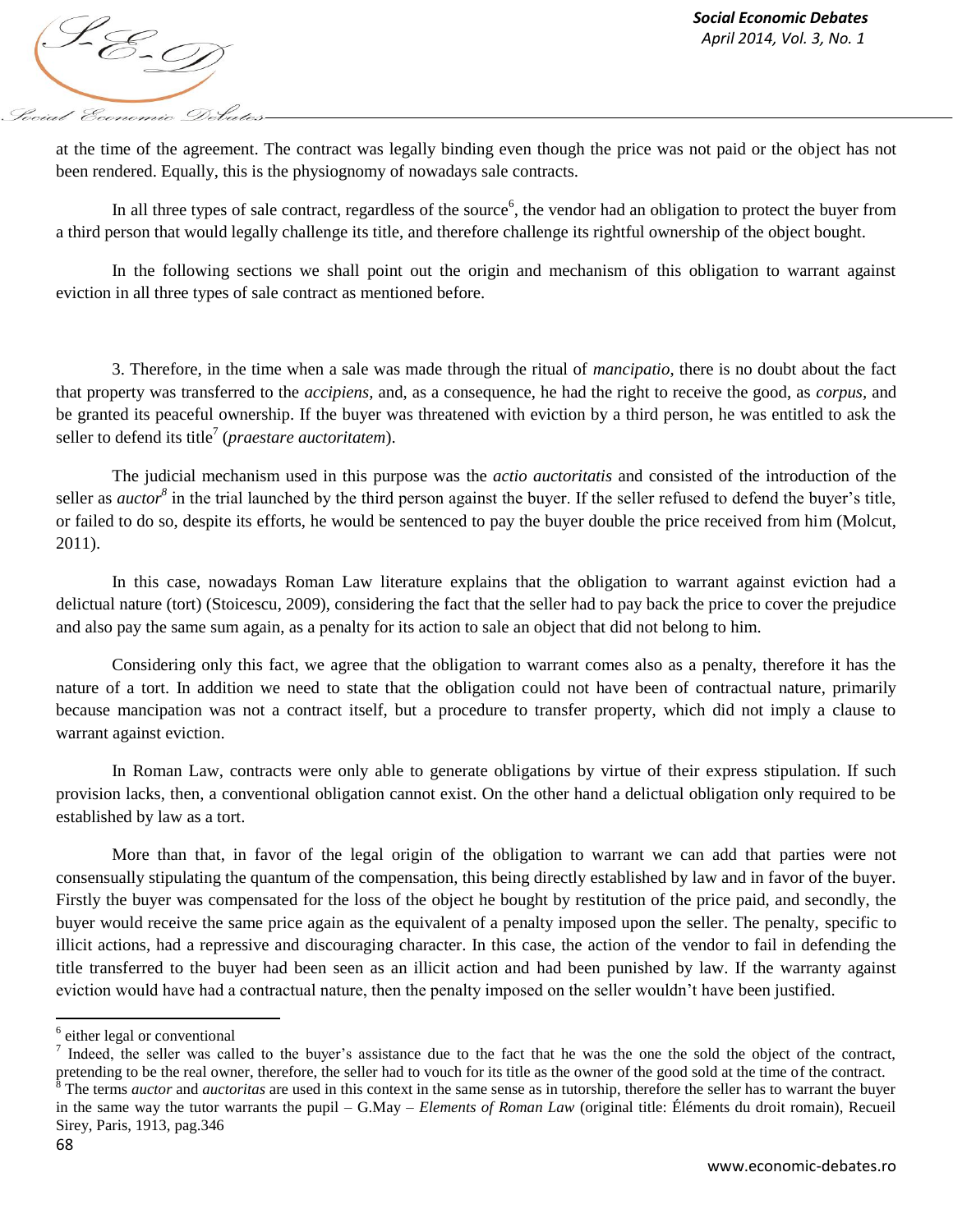*April 2014, Vol. 3, No. 1*<br>*April 2014, Vol. 3, No. 1* Social Economic Debates

Equally, we can analyze the idea that the obligation to warrant results *ex bona fides* – out of good will. To this purpose, we can consider that although mancipation is not a contract, it is performed by virtue of preexistent conventions that generated the obligations fulfilled by mancipation.

In this case, due to the fact that conventions had to be executed with good faith, as a principle of Roman law, we can state that the obligation to warrant is implicit to the convention that generated the obligation to transfer property, carried out by mancipation.

As seductive as this thesis may seem, we appreciate that it is not sustainable in the frame of Roman Law, especially in the Old Era and first part of the Classic Era, especially for the level of formalism existing at the time.

More than that, as previously shown, the quantum of the compensation was already established and the parties were not entitled to modify it. The possibility of conventionally stipulating the quantum of the compensation implies an express stipulation that is not compatible with an implicit clause.

Nevertheless, the possibility to accept the implicit conventional nature of the obligation to warrant cannot be rejected *de plano*, because it is, at a theoretical level, possible.

For these reasons, as a preliminary conclusion, we will state the fact that the obligation to warrant against eviction in case of a sale made through *mancipatio*, most probably has a legal nature.

4. The mechanism based on *actio auctoritatis* was only available for a valid mancipation, therefore all the conditions of the mancipation had to be satisfied: for example the parties had to be Roman, the object had to be Roman and had to belong to the category of *res mancipi*. If an object was sold without mancipation, to obtain a warranty against eviction, the Romans have chosen to imitate the effects of *auctoritas* by a stipulation<sup>9</sup>.

This was the form of the warranty against eviction when the sale contract was concluded by double stipulation. As we earlier mentioned, the effect of the contract was to generate, in this case, bilateral obligations between the parties.

Taking into consideration that the obligations were assumed by contract, by default, one could not have been liable for more than he agreed. To warrant against eviction, a separate stipulation was required according to which the vendor, would guarantee to protect the buyer against a third person that would claim a right over the object traded. If he would not be able to defend the buyer against such a legal threat, he would be forced to compensate him for the eviction suffered.

If the object of the sale was a *res mancipi*, the vendor was obligated *to pay double the price* received. This provision was called a *stipulatio duplae*. In this regard, in the Digests, an example can be found in Book XXIII, Title III, paragraph 75, according to which if the wife *gave land which was not appraised as dowry, and, on account of this, a stipulation for double damages was provided, and the land should be evicted from the husband, the latter can immediately bring an action on the stipulation*.

Double stipulation could be judicially claimed (Molcut, 2011) by *actio certae creditae pecuniae*, therefore, by an action based on the stipulation (*actio ex stipulatu*).

 $\overline{\phantom{a}}$ 

<sup>69</sup>  $9$  Usually it was a verbal stipulation, but it could have also been convened in writing.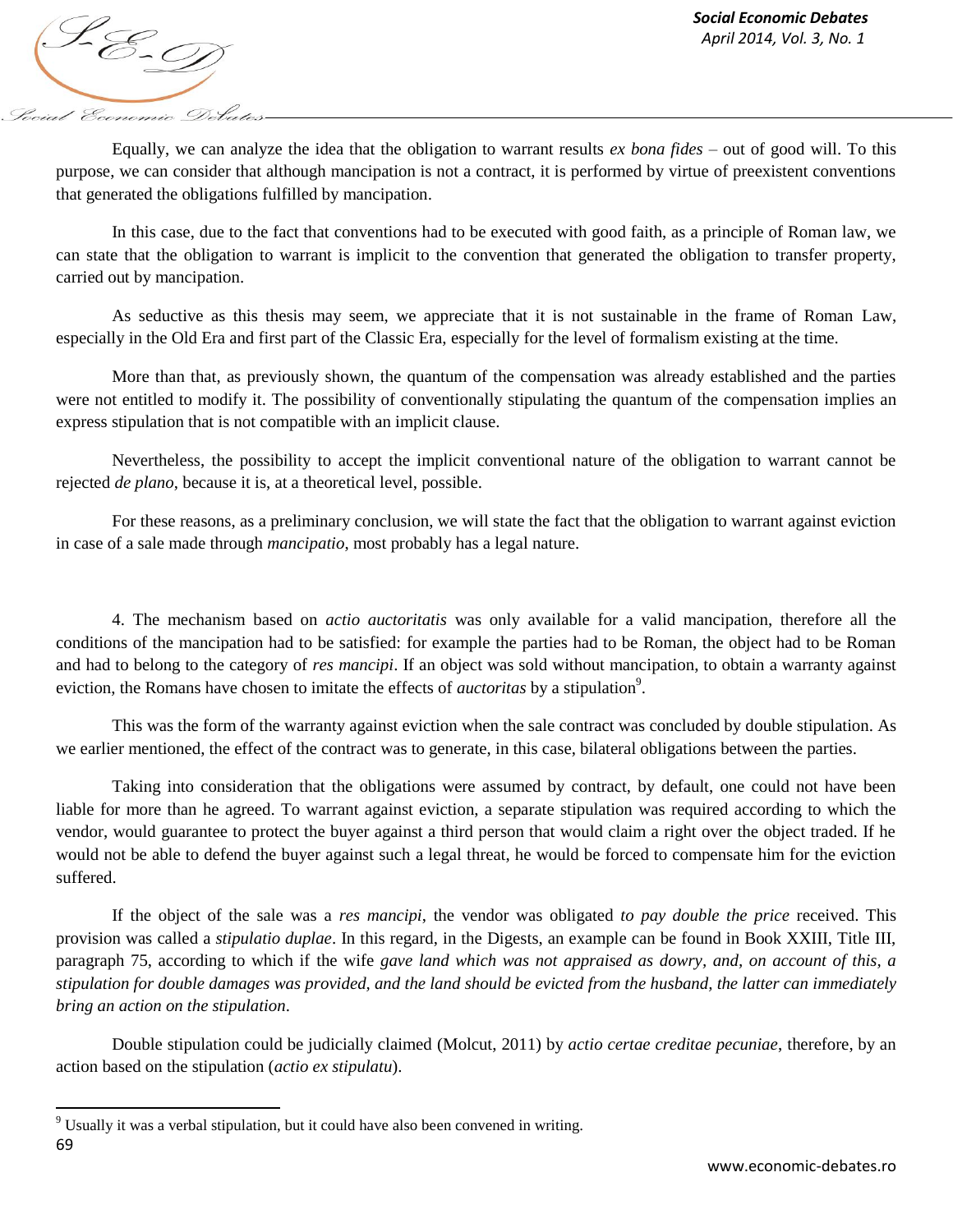

In case of a sale made by double stipulation, in which the transfer of property would have been made by valid mancipation, what would the buyer use in case of an eviction? We consider that the buyer had the choice of action between *actio auctoritatis* and *actio certae creditae pecuniae*. Of course, he would not be entitled to use them both, therefore when he would choose one, he would lose the right to use the other, by virtue of the principle *electa una via non datur recursus ad alteram*.

If the object of the sale was a *res nec mancipi*, the situation was different, therefore, if a sale was made by double stipulation, but the transfer of property was not possible by *mancipatio*, for example it was done by *traditio,* the only way to obtain warranty against eviction was to use the *actio ex stipulatu<sup>10</sup> .* If the stipulation for warranty was not made, then there would be no valid obligation to warrant.

The stipulation for warranty in case of a *res nec mancipi*, was done by the *rem habere licere* provision. By it, the vendor acknowledges that the buyer has the right to own the object sold (*rem habere*). In case of an eviction, the vendor was obligated to pay only the price of the sale (Molcut, 2011).

Another opinion (May, 1913) states that the provision *rem habere licere* gave birth to an *actio incerta*, therefore, the quantum of the compensation would be appreciated by the judge.

Regardless of the opinion followed, it is relevant that by this mechanism of warranty the only interest protected was that of the buyer, because he was compensated only for the damage suffered (the losing of the object, valued by the price paid). It is not relevant if the parties established a *stipulatio poenae* in case of eviction, or if only the price paid would be rendered back to the buyer, because there is no additional penalty for the seller, unlike the case of the *actio auctoritatis*.

For these reasons we can preliminary conclude that in case of a sale by double stipulation there is no doubt the obligation to warrant against eviction is of conventional nature mainly because if the stipulation lacks, the obligation does not exist and it only protects the private interest of the buyer.

5. In what concerns the consensual sale contract, it has been historically accepted that, at first, a stipulation to warrant against eviction was not implied by the buy-sale provisions, but, as an effect of good faith, the buyer was entitled to ask the seller for a promise *de evictione cavere* (May, 1913), that he would defend the buyer's title or compensate its loss in case of eviction. Therefore, because the contract was of good faith, (*ex bona fides*), the vendor had to offer all the usual benefits, including the promise mentioned.

The mechanism was the following: After the consensual sale contract was concluded, the buyer could ask the vendor to warrant against eviction by a separate stipulation. This obligation could be enacted by *actio empti* given to the buyer for this purpose.

Later, when this mechanism was generally accepted, it evolved by giving the possibility to directly ask the seller for warranty.

 $\overline{\phantom{a}}$ 

 $10$  Personal action derived from the stipulation.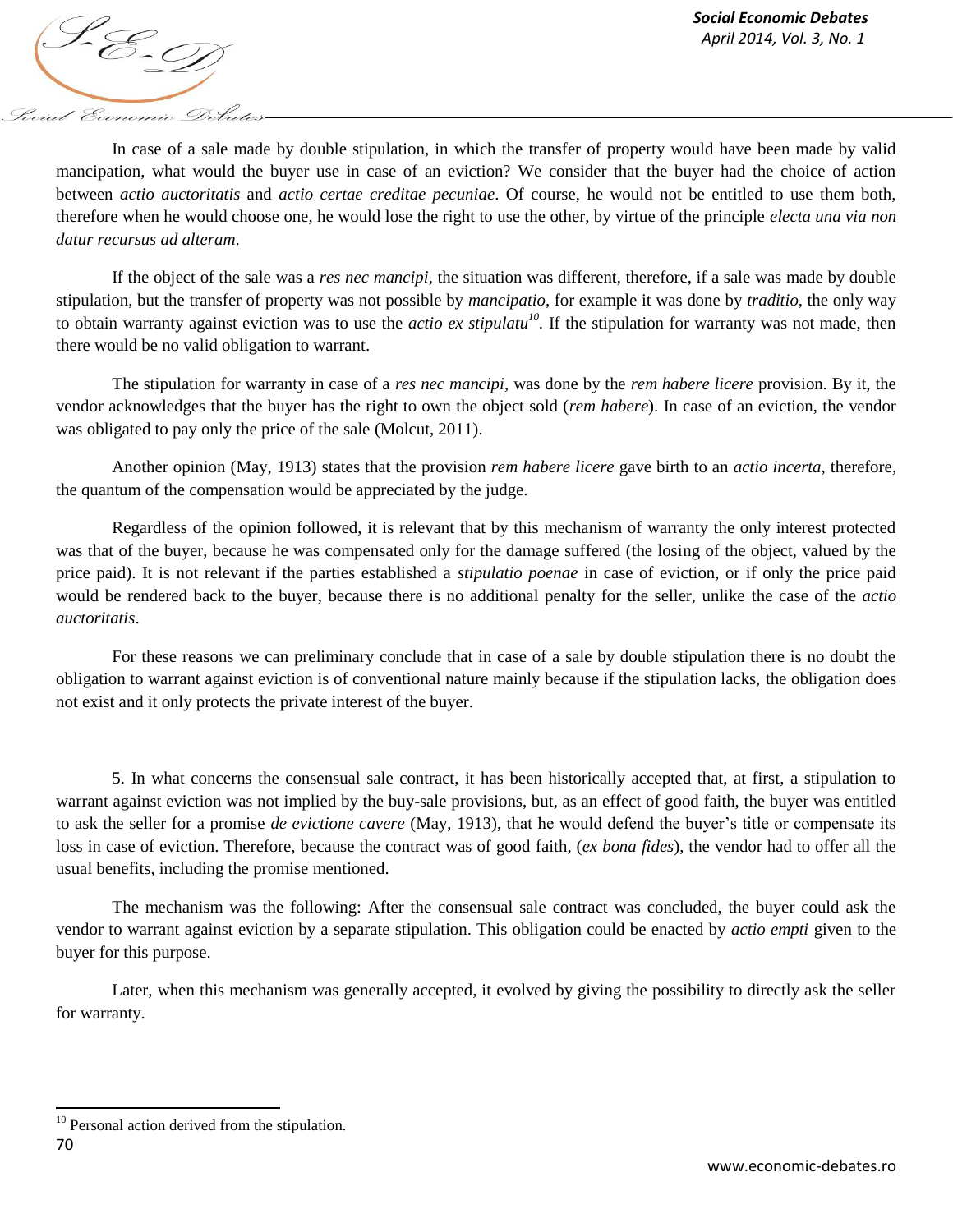*April 2014, Vol. 3, No. 1*<br> *April 2014, Vol. 3, No. 1* boiat Economic Debati

An usual example is encountered in a paragraph of The Opinions of Julius Paulus<sup>11</sup>. "You sold me a tract of land *belonging to another person, and it afterwards became mine for a valuable consideration; if part of the purchase money*  was paid, an action on purchase will lie in my favor against you to recover it"<sup>12</sup>.

It is relevant to notice that regardless if the object of the sale was a *res mancipi* or *res nec mancipi*, the warranty only regarded the price of the purchase. Also, the parties could both establish the quantum of the warranty by agreement, also.

The obligation to warrant, in this case, is one of good faith (May, 1913), therefore, although it becomes implicit, from a certain point, it is also optional, so the parties could agree to give it up. If an agreement to give up the warranty lacks, then the warranty would be effective, due to the fact that it originated in a legal provision not in a consensual obligation.

It is also important to mention that the warranty against eviction in consensual sale contracts can also be claimed by exception and not only by action. An example is given by Ulpianus<sup>13</sup>, "*Marcellus says that if you sell a tract of land belonging to another, and afterwards, it having become yours, you bring suit against the purchaser for its recovery, you*  will very properly be barred by this exception<sup>"14</sup>. The exception was called *exceptio rei venditae et traditae* (May, 1913).

Another interesting situation derived from this example refers to a stipulation that in case of eviction the seller would have to pay the buyer double the price. Here, the buyer has a choice, whether he will oppose the exception and keep the object, or he will wait to be evicted, and ask for double the price (Girard, 1906). We accept that the buyer had the opportunity to choose, depending only on its interest.

By a simple analyze, we can observe that the obligation to warrant was mainly based on a legal provision more than on a conventional stipulation, therefore, as in the case of the mancipation, it is a legal obligation of the vendor.

6. To conclude, we need to observe that the warranty against eviction did not cease to have the legal nature of a tort.

Starting from the first forms of sale contract, the warranty came along as a special way to protect the buyer by introducing the *auctor,* the vendor, in the process held between the buyer and the third person claiming a right over the object sold.

This was a primitive way to hold accountable the seller for having sold an object that was not his. Not only did the seller have the obligation to compensate the buyer for the loss of the good, but also, he had to be penalized by the same sum he received as price. This served as a repressive and preventive measure.

 $\overline{a}$ 

<sup>11</sup> *Julii Pauli – Sententiarum Receptarum ad Filium* – usually translated as *The Opinions of Julius Paulus*, book II, title XVII, paragraph 8

<sup>&</sup>lt;sup>12</sup> Translation was offered by S. P. Scott, *The Civil Law*, I, Cincinnati, 1932, available online at: [http://droitromain.upmf-grenoble.fr/,](http://droitromain.upmf-grenoble.fr/) last visited on  $26<sup>th</sup>$  of April 2014.

<sup>&</sup>lt;sup>13</sup> The Digests – vol.1, book 1, title XXI, par.3

<sup>&</sup>lt;sup>14</sup> Translation was offered by S. P. Scott, *The Civil Law*, V, Cincinnati, 1932, available online at: [http://droitromain.upmf-grenoble.fr/,](http://droitromain.upmf-grenoble.fr/) last visited on  $26<sup>th</sup>$  of April 2014